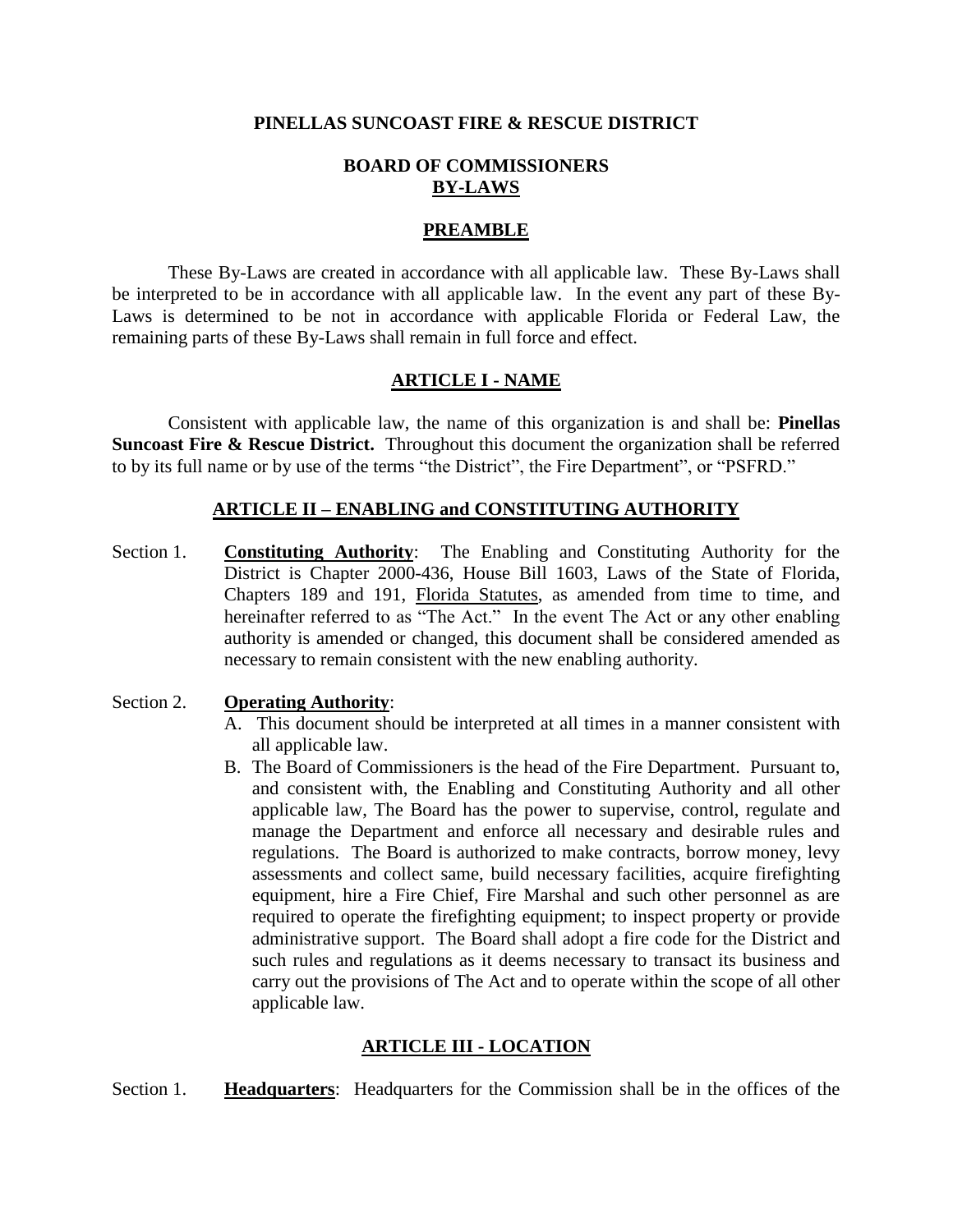Pinellas Suncoast Fire & Rescue District, located at 304 First Street, in the city of Indian Rocks Beach, Florida. The Board shall have the authority to authorize relocation of the headquarters as The Board determines is necessary for the operation of the affairs of the Pinellas Suncoast Fire & Rescue District.

Section 2. **Additional Locations**: The District shall be authorized to locate, operate and maintain stations, offices, or other physical plants in any location allowed by law and deemed necessary by The Board of Fire Commissioners.

## **ARTICLE IV – THE COMMISSIONERS**

In accordance with all applicable law, the Board of Commissioners shall be comprised of five registered voters. The District shall be divided into sub-districts in manner set forth below. There shall be one Board member from each of the following locations:

| <b>SEAT NUMBER</b> | <b>LOCATION OF SUB-DISTRICT</b>      |
|--------------------|--------------------------------------|
| Seat 1.            | <b>Indian Shores</b>                 |
| Seat 2.            | <b>Indian Rocks Beach</b>            |
| Seat 3.            | <b>Belleair Beach/Belleair Shore</b> |
| Seat 4.            | Mainland Area                        |
| Seat 5.            | Mainland Area                        |

*Note: The Seat Numbers have been assigned for ease of reference in these By-Laws and reference to same shall have no legal effect beyond simple nomenclature.*

Section 1. **Elections:** All elections shall be held in accordance with The Act and all other applicable law. Each Commissioner shall be elected to serve for a term of four years by a majority vote of the electors voting to fill such office. Elections for Commissioner shall be held at the same time as regular county elections. Any Commissioner may succeed himself/herself. Terms shall commence in November following the election or as otherwise directed by The Act or other applicable law. One Commissioner, who must be a resident of a sub-district, shall be elected from that sub-district by the electors who reside in that sub-district. If a Commissioner ceases to reside in the sub-district from which elected, the office shall be declared vacant; the Commissioner shall be disqualified from further service; and the remaining Commissioners shall elect, to fill the unexpired term, a successor who resides in that sub-district until the next general election at which time an election shall be held to fill the vacancy for the remaining term, if any, provided, however, no current Commissioner's seat shall be declared vacant because of residency until the current term of office has expired.

> **Term**: Each Commissioner shall hold office until his or her successor is elected and qualified, unless he or she ceases to be qualified, resigns, or is removed from office.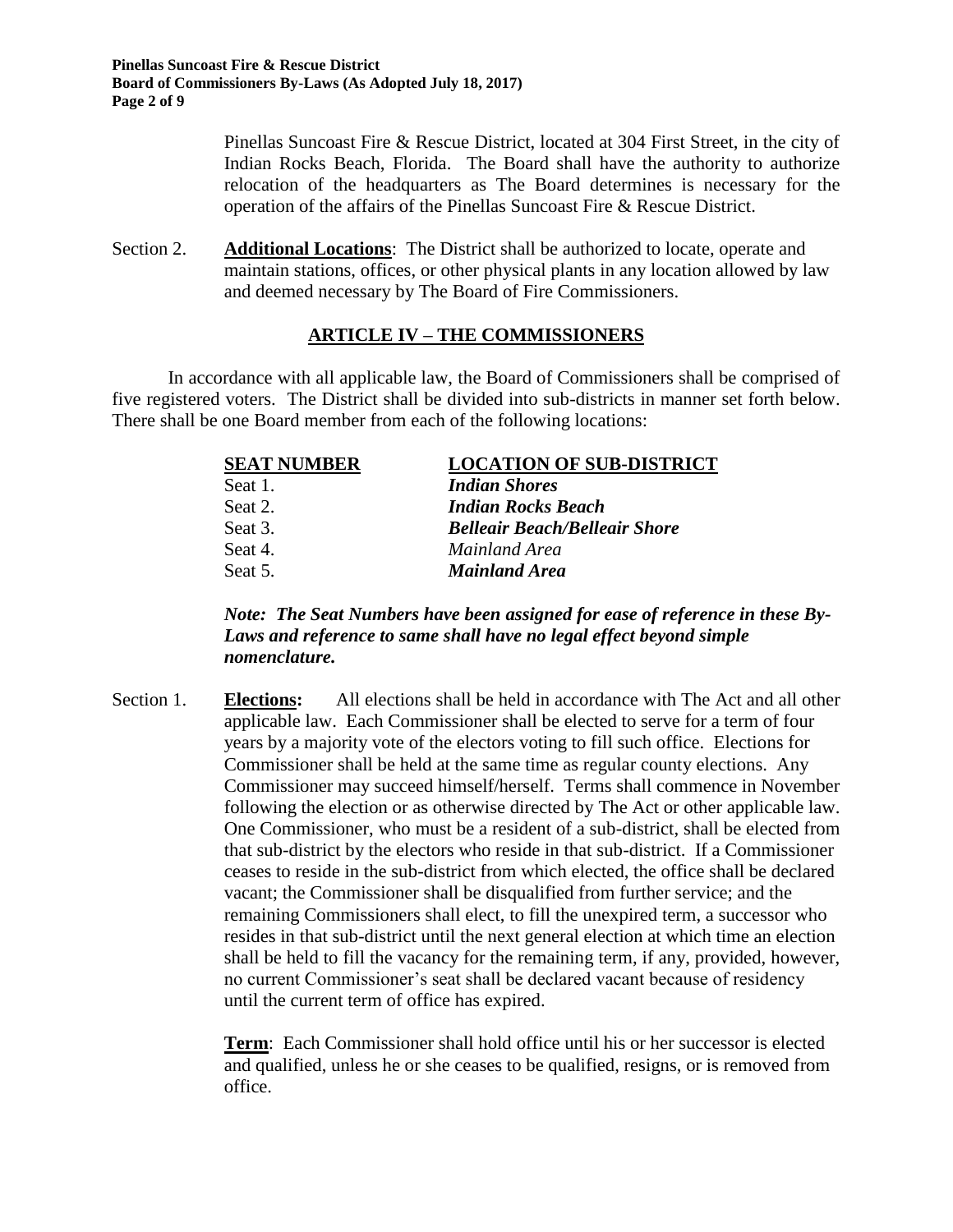**Compliance With Applicable Law**: Each Commissioner shall comply with all applicable law regarding eligibility for office.

- Section 2. **Filling of Vacancies**: Vacancies on the Board shall be filled by appointment by the remaining members of said Board. Candidate(s) to fill the unexpired term(s) shall be selected from the same district represented by the vacating Commissioner. All such vacancies shall be filled as expeditiously as possible, preferably within sixty (60) days from the receipt of the vacating Commissioner's notice of resignation or other causes.
- Section 3. **Bonding**: All Commissioners shall be required to post a surety bond in accordance with the terms of Chapter 191, Florida Statutes, with all premiums to be paid for by the District.
- Section 4. **Oath of Office**: All Commissioners shall be required to take an Oath of Office prior to assuming their duties on the Board.
- Section 5. **References to The Board of Fire Commissioners**: As used herein, the terms "The Board," "the Board," "The Board of Commissioners," "Commissioner(s)" shall mean "The Board of Fire Commissioners."

# **ARTICLE V – PURPOSE OF THE FIRE DISTRICT**

Consistent with all applicable law, the purpose of PSFRD is described in its Charter. In sum, without contradiction to the applicable law, the purpose of PSFRD is to provide residents of, and visitors to, the District with the best and most cost-effective emergency medical, public education, prevention, code enforcement and fire suppression services possible commensurate with all applicable law.

## **ARTICLE VI - DUTIES AND RESPONSIBILITIES OF BOARD AND CHIEF**

**The Board**: The Board of Commissioners shall have the overall responsibility and authority for overseeing the operation of the Fire Department and for insuring that its mission and purpose as set forth in The Act are properly carried out. The Board of Commissioners shall adopt rules for its own operation as well as record keeping, providing all required reports and sufficient staff to carry out its duties and responsibilities. To the extent determined by the Board to be necessary, the Board of Commissioners shall maintain a liaison with all municipal, county and state offices. The Board may do this through its own members or, at its discretion, may undertake this obligation by assigning or authorizing the Fire Chief or his assigns to the task.

**The Fire Chief**: The Fire Chief and his delegates shall endeavor to make The Board of Commissioners aware of any and all needs of the Pinellas Suncoast Fire & Rescue District and shall work closely with the Fire Chief in providing the support and resources to fulfill the needs as required.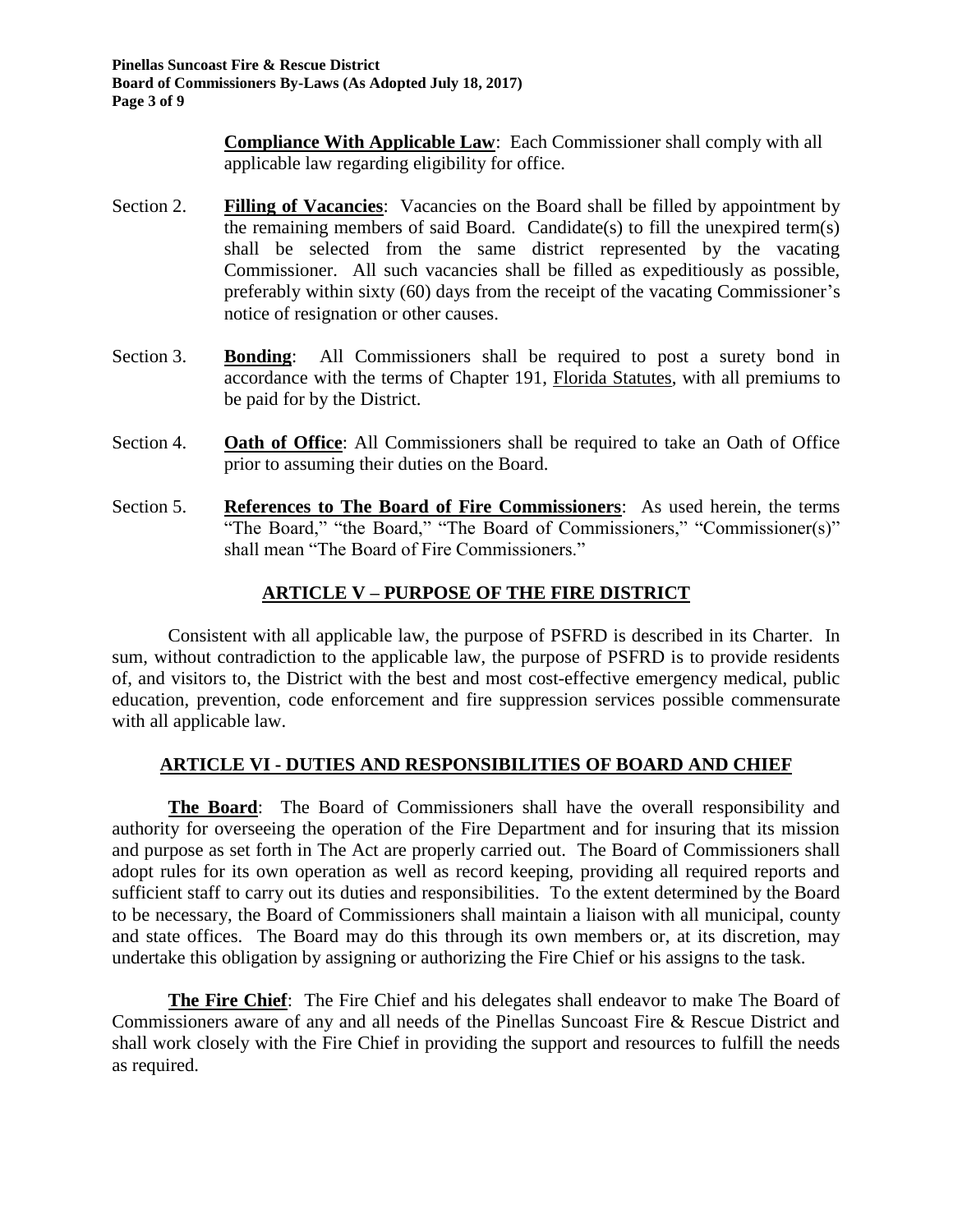## **ARTICLE VII – BOARD MEMBERS AND BOARD OFFICERS**

**Swearing-In**. In order to promote effective operations of the business of the Board, in a manner consistent with applicable law, at the first regular convened meeting of The Board in November of each calendar year, or as soon thereafter as possible, and in a time and manner consistent with the applicable law, the then-sitting Chair of the Board, or the designee of the Chair, shall swear in each new member of The Board or, in the case of a member of The Board being re-elected to a successive term, each re-elected member of The Board.

**Election of Officers**. After searing in those members referenced above, the Chair should then call for open elections to the positions of Officers of the Board. Elections for these positions will be conducted in a manner consistent with all applicable law and as the Chair determines is reasonable. The electors for each Officer position shall be those Board members present and eligible to vote. The Board shall then, immediately following the swearing in ceremony, shall elect the following Officers:

- 1. Chair;
- 2. Vice-Chair;
- 3. Secretary/Treasurer.

Each Officer shall serve until the next election of Officers, or until replaced or resigned. The duties of said Officers shall be as follows:

**Chair** - Shall preside at all meetings of The Board of Commissioners and shall serve as coordinator of that body's general activities. The Chair shall maintain liaison with the Fire Department Administration, sign routine documents, and keep other members of the Board advised of items of general concern. The Chair shall oversee the creation of meeting agendas and shall oversee the notification and notice process to try to ensure that all meetings are properly noticed in accordance with all applicable law. The Chair shall have the authority to appoint committees and sub-committees (and to designate Chairs for each) as the Chair deems necessary and the Chair shall perform such other duties usually pertaining to, vested in, and incumbent upon like officers.

**Vice-Chair** - Shall preside at all meetings in place of the Chair and shall perform such other of his/her duties that may arise in the Chair's absence.

**Secretary/Treasurer** - Shall coordinate the Commission's correspondence and ascertain that it is processed to the proper party for action when required. The Secretary/Treasurer shall also be current on the District's financial status, work with the District Administration on the annual budget, assist in obtaining financing of capital expenditures, and work with the Commission's financial advisor when required. He/she shall make a report on revenues, expenses and the District's financial status at each regular monthly meeting.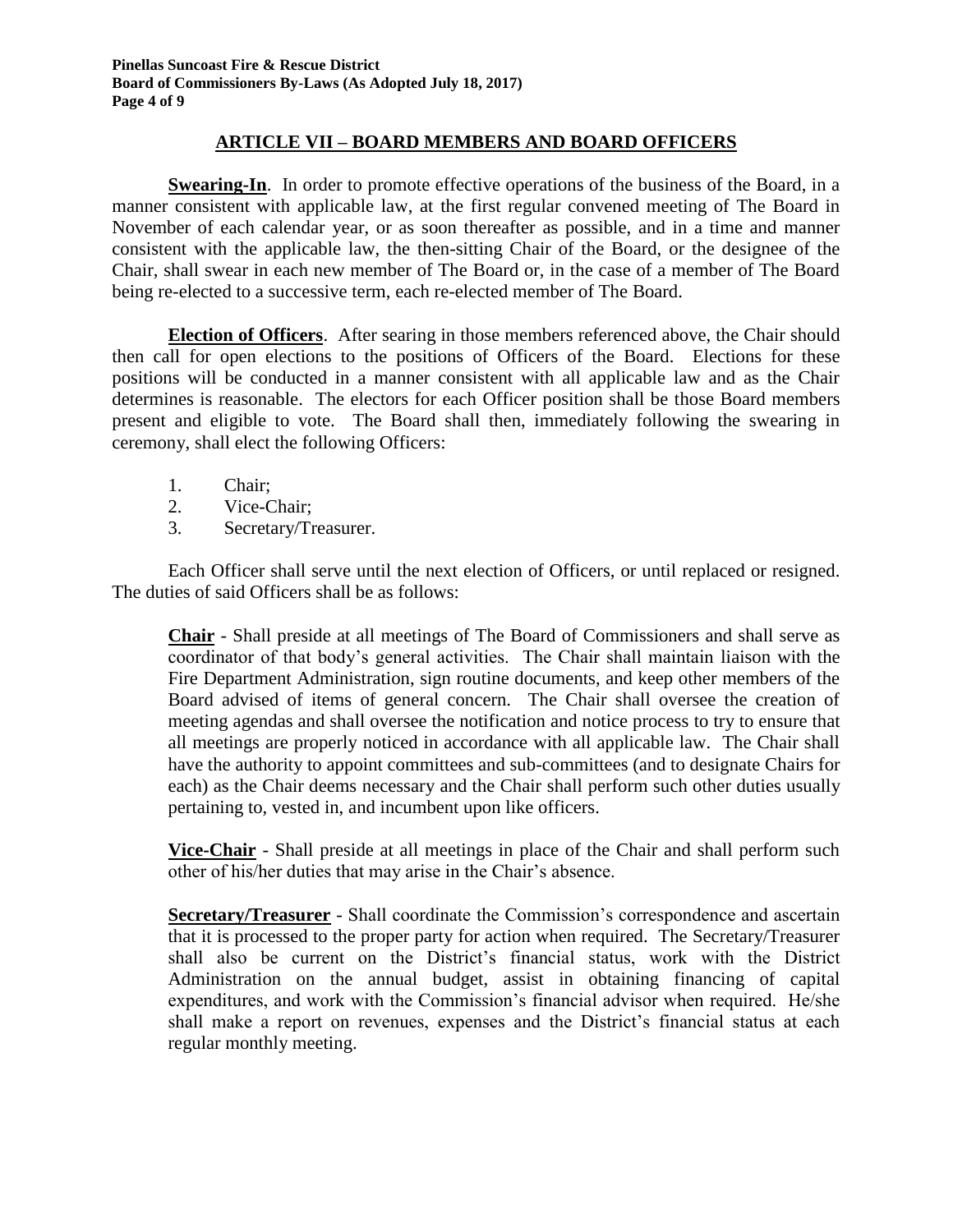## **ARTICLE VIII - COMPENSATION**

The Board of Commissioners will be paid a monthly stipend each month for their services. The amount of the stipend shall be set forth by resolution. To the extent allowed by law, reasonable expenses incurred by members of The Board of Commissioners in execution of their official duties may be authorized for payment or reimbursement from funds of the Pinellas Suncoast Fire & Rescue District.

## **ARTICLE IX - MEETINGS**

#### Section 1. **Work Sessions and Regular Monthly Voting Meetings***:*

**Work Sessions**: Work sessions for The Board of Commissioners will be held by The Board of Commissioners on the third Tuesday of each month at 7:00 p.m., except that said date, time and/or place may be changed by agreement of a majority of the commissioners, and duly noticed as required by applicable Florida or Federal law by publication in a newspaper of general paid circulation in Pinellas County seven (7) days prior to such meeting. These are informal meetings held for the purpose of discussion and investigation of issues only and no official action can be taken.

**Regular Monthly Voting Meetings**: Regular Monthly Voting Meetings will be held by The Board of Commissioners on the third Tuesday of each month beginning immediately after the Work Session scheduled for that month. In the event that no Work Session is scheduled, the Regular Monthly Voting Meeting will begin at 7:00 p.m. The District reserves the right to change the date of The Regular Monthly Voting Meeting by agreement of a majority of the commissioners, and the change shall be duly noticed as set forth in Section 189.417(1), *Florida Statutes* (and/or any then applicable Florida or Federal law) by publication in a newspaper of general paid circulation in Pinellas County at least seven (7) days prior to such meeting. All meetings of the Board shall be open to the public consistent with all applicable law.

#### Section 2. **Special Meetings**:

Special meetings may be held by the Board of Commissioners at any lawful time and place agreeable to the Board to resolve such issues as the Board determines should be resolved prior to the next regular meeting, provided that the District complies with all applicable law in giving notice of such special meetings. Unless other circumstances dictate otherwise, the Chair shall call for or approve the date, time and place of Special Meetings.

#### Section 3. **Emergency Meetings**:

Emergency meetings may be held by the Board of Commissioners to consider matters of such urgency that they must be resolved before a regular meeting, or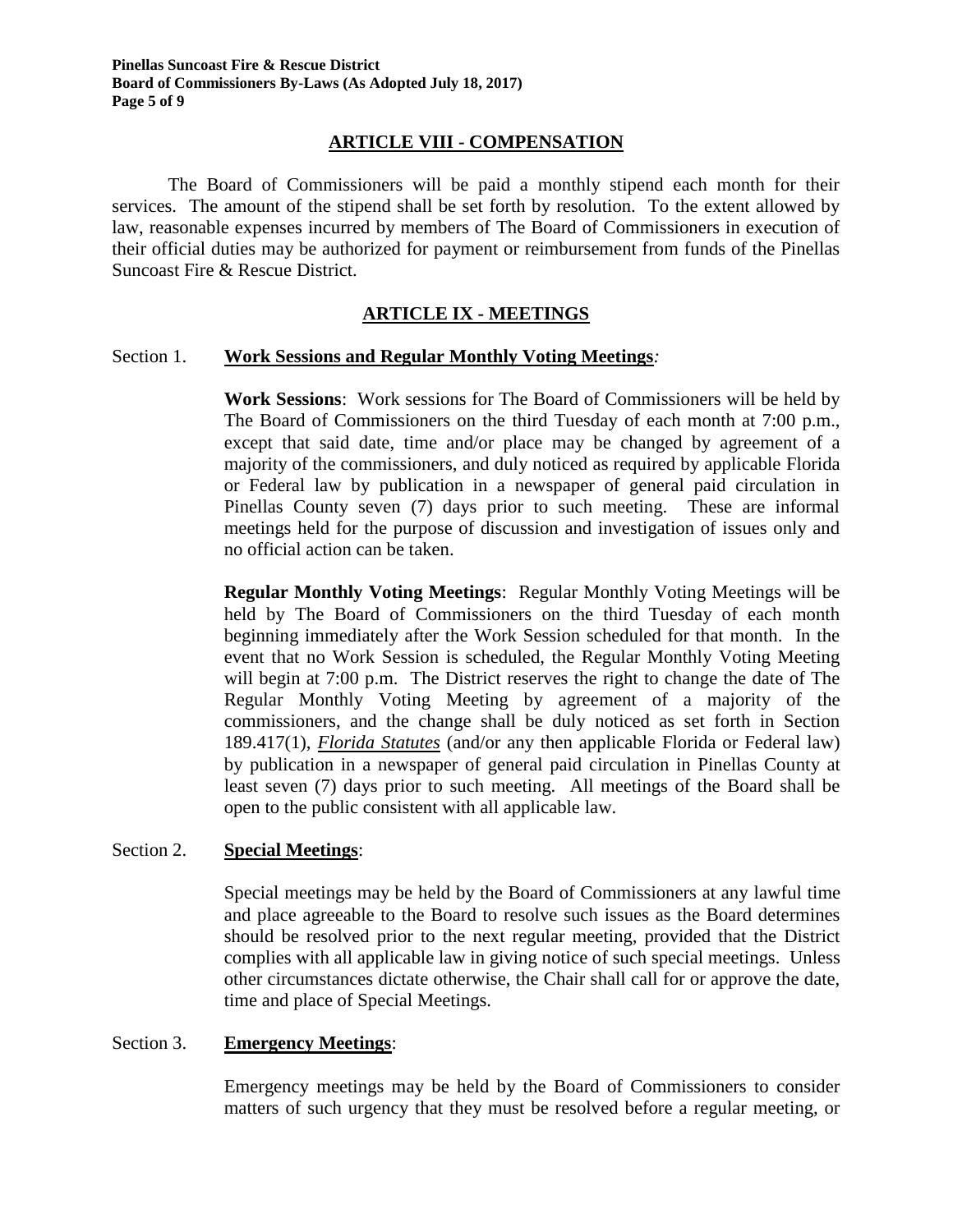before any applicable waiting period required for special meetings. The agenda for such meetings must be restricted solely to the item(s) considered to be of emergency nature. The District shall comply with all applicable law regarding notice for, and operation of*,* emergency meetings. Unless other circumstances dictate otherwise, the Chair shall call for or approve the date, time and place of Special Meetings.

## Section 5. **Open Meeting Policy**:

All meetings of The Board of Commissioners shall be held in accordance with the provisions of the Florida Open Government Laws (Section 283.011, Florida Statutes and Chapter 119, Florida Statutes and all other applicable law) and are open to the public. All reasonable efforts shall be made by the District to ensure that all meeting places are accessible to all members of the public that wish to attend and that all necessary notice requirements regarding change of location (when applicable) are met. To the extent agreeable to the Board and as determined by the Chair, or the acting Chair, it is the policy of PSFRD to invite reasonable public input on matters being discussed or addressed by the Board or such matters as the public determines are relevant. The Chair will determine the method and operation of providing for public input at each meeting of the Board.

#### Section 6. **Notification of Meetings**:

The District shall comply with all applicable law regarding giving notice of meetings to the general public. A schedule of the Board's scheduled regular monthly voting meetings and work sessions shall be filed annually with the Board of County Commissioners. The schedule shall include the date, time and location of each scheduled meeting. The special meetings will be advertised in a local publication as required by applicable law. Emergency meetings and work sessions must also be posted as required by Florida law. A schedule of the Board's workshop and regular meetings for the fiscal year will be advertised in a newspaper of general circulation seven (7) days prior to the first scheduled meeting in the new fiscal year. Any actions undertaken at any meeting shall not be considered invalid in the event notice of the meeting was provided in lawful manner under Florida law but the notice of the meeting failed to adhere to the notice procedure set out in these By-Laws.

#### Section 7. **Place of Meetings**:

All meetings of The Board of Commissioners shall be held in a place that is accessible to the public. Each meeting of the Board of Directors will normally be held in a space provided for meetings in the District's Administration building in the Commission Meeting Room, located at Station 27 (304 First Street, Indian Rocks Beach, Florida). However, at the discretion of the Board, any meeting of the Board of Directors may be held in any other suitable and lawful location provided that all members and the public are properly notified in accordance with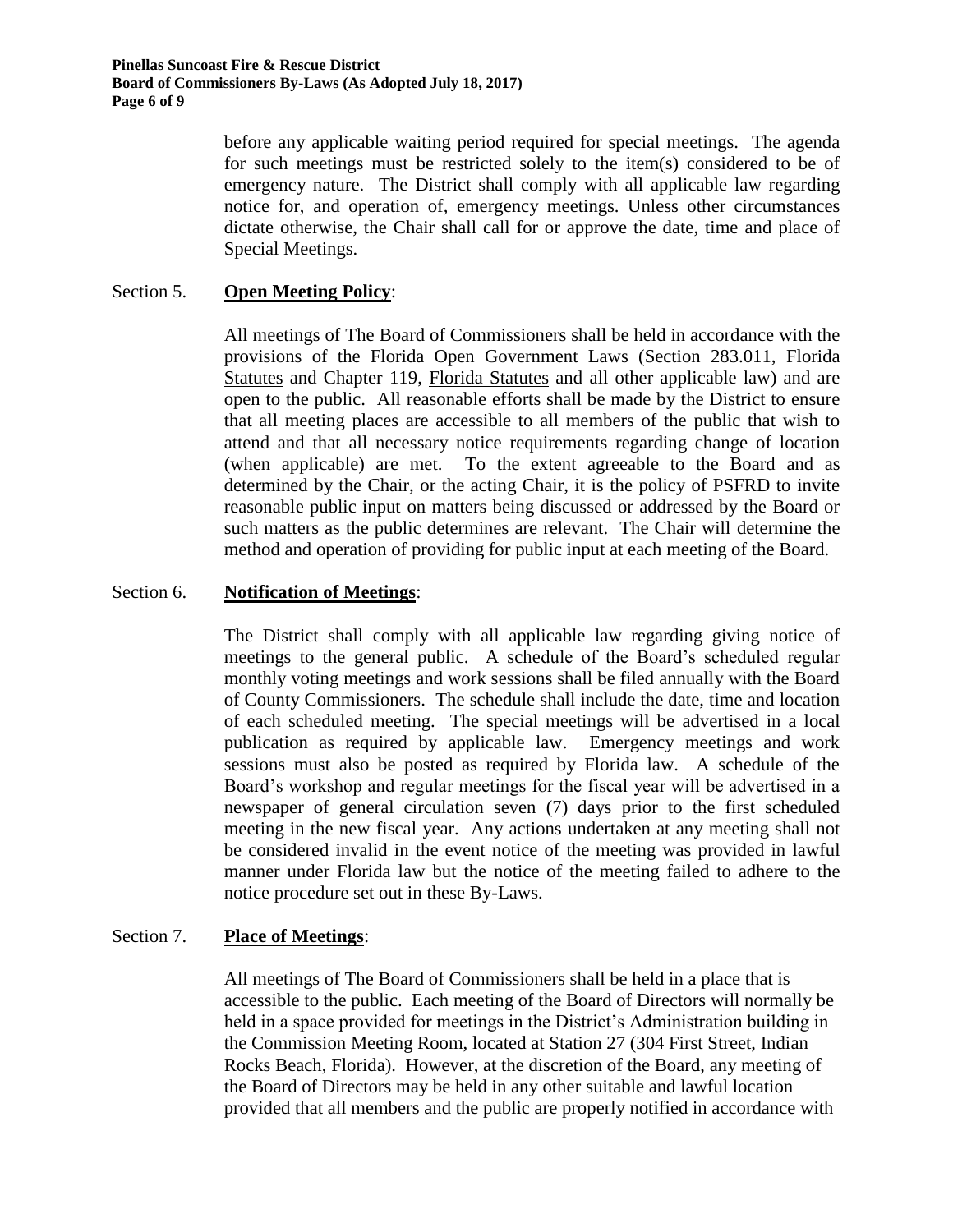all applicable law.

#### Section 8. **Quorum**:

A majority of the members of The Board of Commissioners shall constitute a quorum for the purpose of transacting business at any duly called meeting.

#### Section 9. **Procedures for Commission Meetings**:

**Rules of Order**: Except where otherwise provided for in the laws of the State of Florida, all commission meetings will be conducted in general and informal accordance with *Roberts Rules of Order* as amended from time-to-time. However, no action of the Board shall be invalid for failure to maintain strict adherence to *Roberts Rules of Order.* In the event of any question as to the application of said Rules of Order, the decision of the Chair shall be final.

**Voting**: All voting by the Commissioners shall be done by voice or ballot. The ballot shall be signed by each Commissioner voting and open to the public for inspection. All members of The Board of Commissioners that are present at a voting meeting must vote on each issue or agenda item that is put to a vote unless a conflict of interest exists under Florida state laws or unless a member of The Board of Commissioners is otherwise prohibited from or unable to vote on an issue due to a conflict of interest.

**Public Input**: Consistent with all applicable law, PSFRD should encourage and, as circumstances dictate, should provide for public input at commission meetings. The manner and procedure for taking public input shall be at the discretion of the Board, with the presiding Chair at each meeting having the final say as to the manner and procedure for taking public input. Consistent with applicable law, the failure of the Board to allow for public input on any matter shall not be a basis for invalidation of any action undertaken by PSFRD as a whole or the Board.

**Record Keeping**: The Board shall keep a permanent record book entitled "Record of Proceedings of Pinellas Suncoast Fire & Rescue District)", in which the minutes of all meetings, resolutions, proceedings, certificates, bonds given by commissioners, and corporate acts shall be recorded. It is the intent of the Board that the administrative staff of PSFRD undertake the upkeep of the record book and advise the Board as to any non-compliance of the record book with the applicable law. It is the intent of the Board that the record book be open to inspection in the same manner as state, county, and municipal records are open under chapter 119 and s. 24, Art. I of the State Constitution. The record book shall be kept at the PSFRD office.

## **ARTICLE X - COMMITTEES**

In any manner that is otherwise lawful under the laws of Florida, committees may be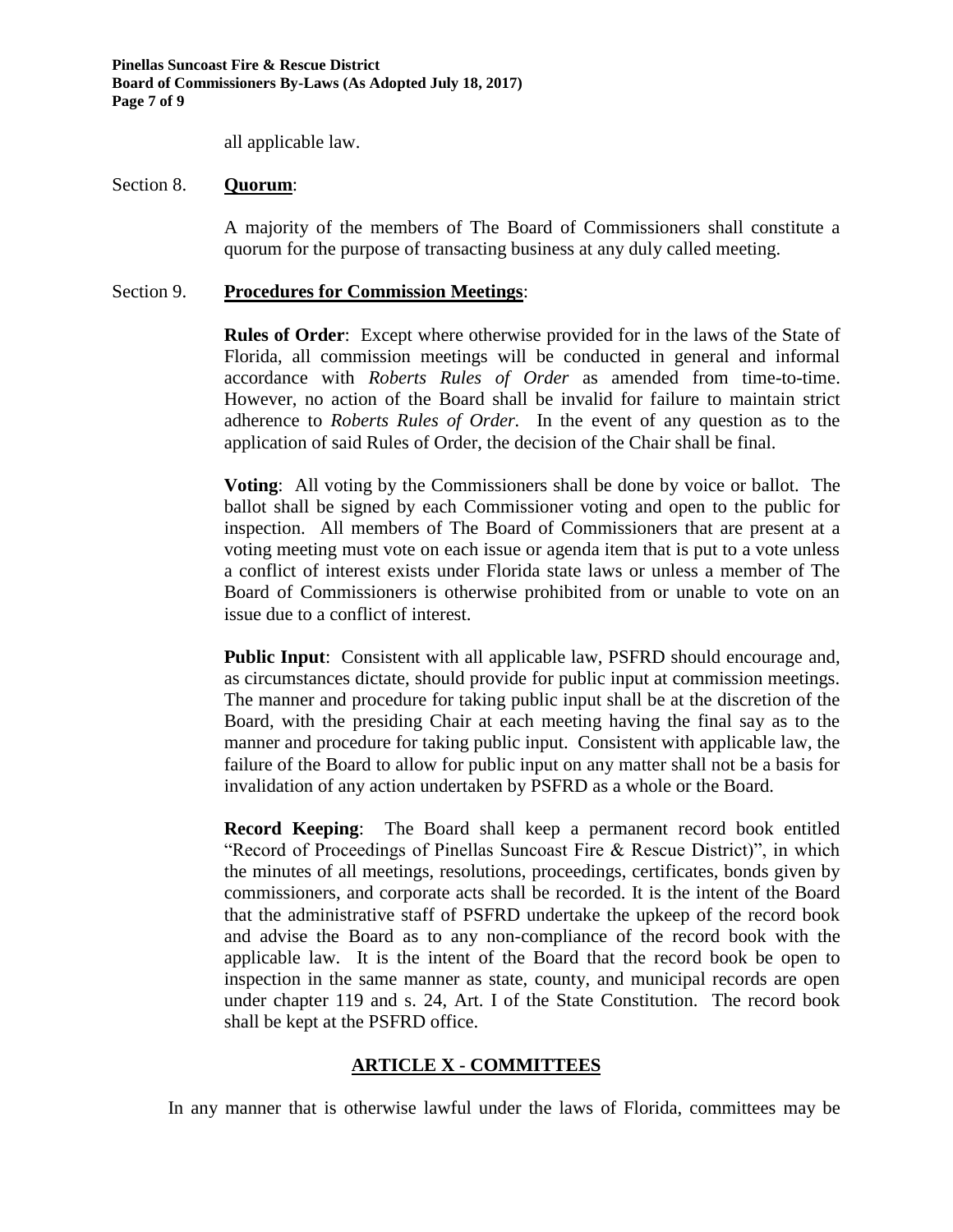#### **Pinellas Suncoast Fire & Rescue District Board of Commissioners By-Laws (As Adopted July 18, 2017) Page 8 of 9**

formed and appointed by the Chair, in the sole discretion of the Chair, from time to time to do research, analysis, and report on special projects or such issues as the Chair deems necessary. Each such committee shall have a member of the Board of Commissioners and any other members to be decided by the Chair or the acting Chair. Each committee shall determine, in its sole discretion, the operation of the committee. When standing committees are created, all members thereof shall be members of The Board of Commissioners.

# **ARTICLE XI – THE FIRE CHIEF**

The Board of Commissioners shall hire a Fire Chief to serve as the administrative head of the District. As such, the Fire Chief shall be responsible for all personnel. The Chief shall conduct his/her administration in accordance with a specific set of RULES AND REGULATIONS approved by the Commission and within the policy framework established by the Board. The Chief shall keep the Board apprised of all non-routine matters that may arise and maintain a close liaison with its members. The Chief shall also prepare the preliminary annual budget for the approval of the Board, and provide such counsel and assistance as it may require from time to time.

# **ARTICLE XII - THE STAFF**

The Board of Commissioners shall provide financial support for the administrative head to acquire and staff members to operate all facets of the District's business.

- A. **Administrative Personnel**: Will be hired to serve the administrative head of the Department and perform all necessary activities for the management and operations of the District's business.
- B. **Legal counsel**: One or more attorneys will be retained to insure the District's compliance with all applicable state laws, authenticate documents as required and attend regular commission meetings and such other meetings as deemed by the Board.
- C. **Accounting personnel**: Will be hired to serve the administrative head of the District and perform all necessary activities pertaining to monetary transactions affecting the management and operation of the District's business.
- D. **Tax Assessor**: Will be hired to serve the administrative head of the District in assessing all properties within the District's boundaries to assist the county in maintaining proper and accurate records for billing and collection purpose in accordance with current agency practices.
- E. **Financial advisor**: At its sole discretion, The Board of Commissioners may hire or retain a financial advisor at any time to assist in any accounting, investments, or expenditure procedures necessary to manage or operate the District's business. The Board of Commissioners is not required to hire or retain a financial advisor.

## **ARTICLE XIII – STATE and FEDERAL MANDATED REPORTS**

The Board of Commissioners shall have the authority to hire or retain such professionals or other persons as are needed to assure that all lawfully required reports on the District's